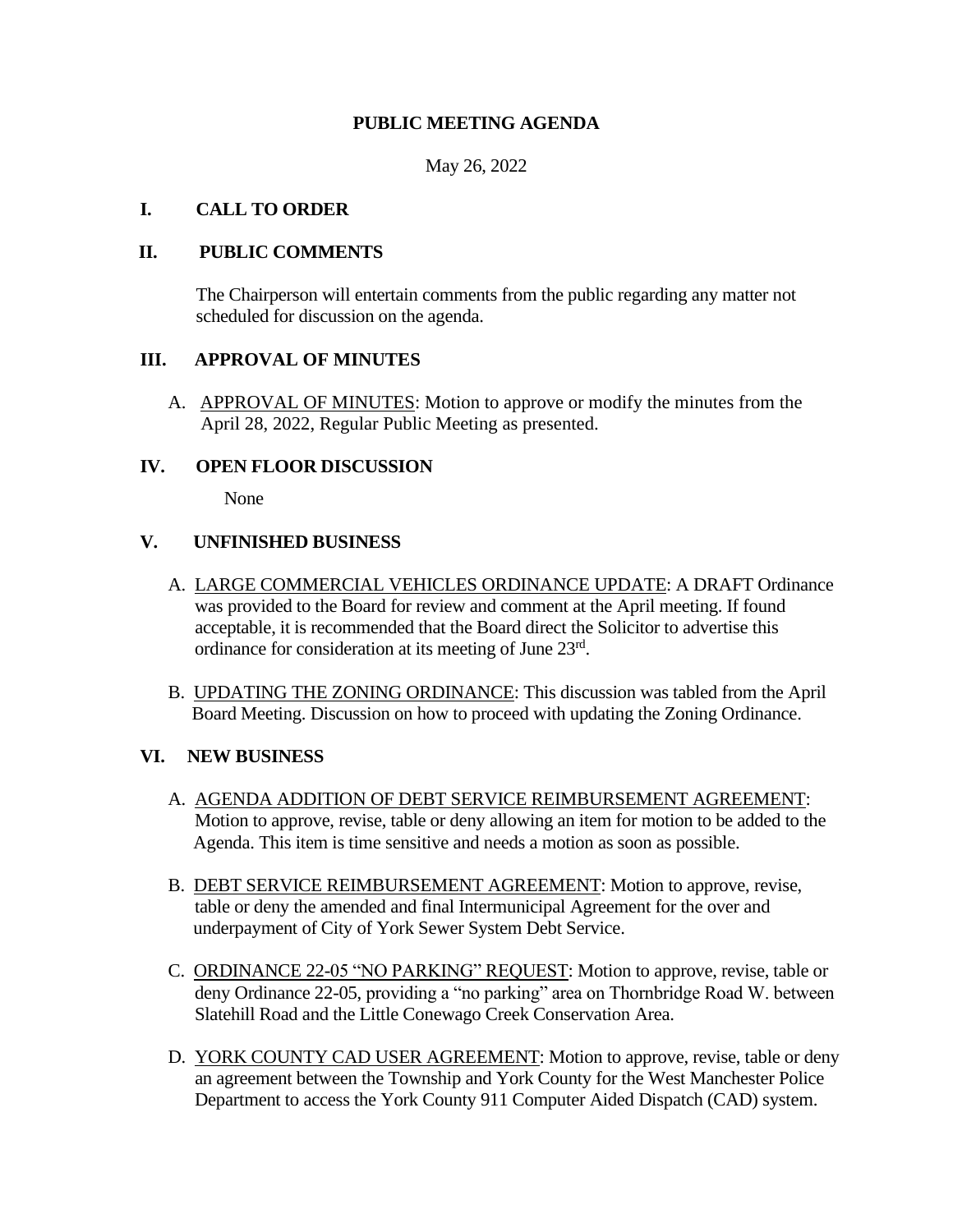This will allow officers to access call history remotely to their workstations.

- E. YORK CITY ESCROW AGREEMENT: Motion to ratify the escrow agreement between the Township and York City as part of the sale of the wastewater treatment plant to PAWC.
- F. HANDICAP PARKING REQUEST: Discussion and action for a handicap parking request for 1027 W. College Ave. Per the report conducted, Officer Sefchick advised that there is already an off-street parking spot for this location, but is used by the other occupant of the home. If approved, the Township Solicitor will prepare and advertise an ordinance for consideration by the Board at its meeting of June 23rd.
- G. ROUTE 30 SIGNAL IMPROVEMENT PROJECT: Motion to ratify Board authorization to allow the Township Manager to sign the letter of support for PennDot to begin the Route 30 Signal Improvement Project.
- H. T-868 FINAL SUBDIVISION PLAN FOR STEVEN P. & TRACY L. SMITH: Motion to approve, revise, table or deny a final subdivision plan for a three (3) lot subdivision to subdivide Lot 3A from Lot 3 and Lot 4A from Lot 4 to be joined with Lot 1 and relocate the 20' drainage easement to be centered on the new property line located at 2505, 2515, and 2525 Taxville Road in the Rural Residential Zone.
- I. ROAD MATERIALS CONTRACT AWARDS: Motion to award contracts for Road Materials to the lowest bidders as follows:

| STONE: | <b>Kinsley Materials</b>           | Unit Price FOB Plant - \$87.00<br>Unit Price Job Site - \$133.80 |  |
|--------|------------------------------------|------------------------------------------------------------------|--|
|        | TD A EEIC I INE & CVMDOI DAINTING. |                                                                  |  |

TRAFFIC LINE & SYMBOL PAINTING:

**Alpha Space Control Co, Inc.** TOTAL - \$64,605.00

PROVIDE & PLACEMENT OF BITUMINOUS PAVING:

- T-813 Taxville Rd. from Baker Rd. to 90 ft. East of Derry Rd.= **Kinsley Construction, Inc.** TOTAL - \$168,760.00 - T**-**813 Taxville Rd. from Township line to Baker Rd. = **Kinsley Construction, Inc.** TOTAL - \$122,787.60

ASPHALT: **York Materials Group, LLC.** Unit Price FOB Plant - \$347.70 Unit Price Job Site - \$379.70

 J. OLDE TYME CARNIVAL FIREWORK'S PERMIT AND FEE WAIVER: Motion to approve, revise, table, or deny a request for a firework's permit with the fireworks to be held on Tuesday, July 19, 2022, with a rain-date of July 20, 2022 at Trimmer Elementary School for the purpose of the Recreation Department's Olde Tyme Carnival. In addition